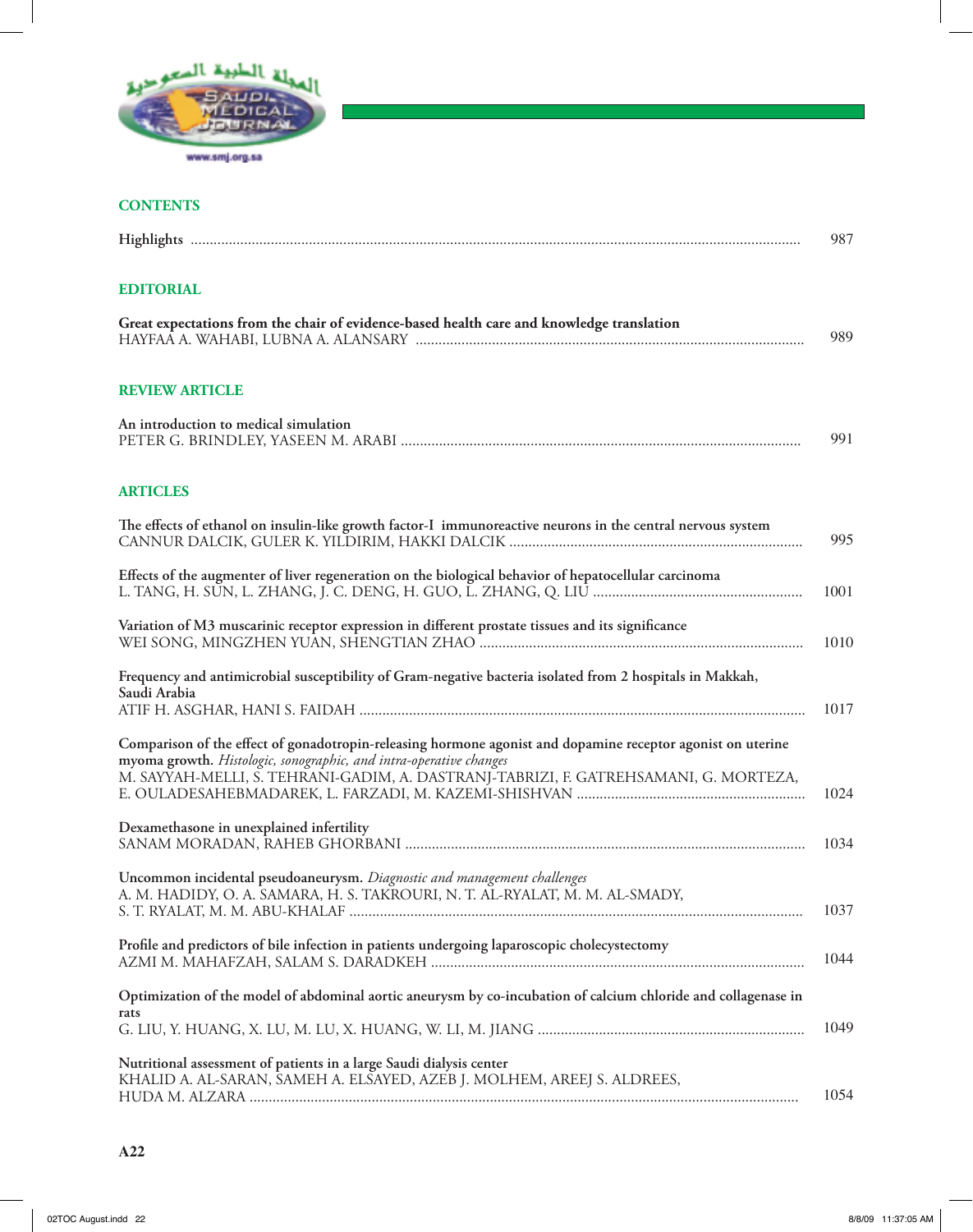

| Male breast cancer in Tripoli, Libya                                                                                                                                             | 1060 |
|----------------------------------------------------------------------------------------------------------------------------------------------------------------------------------|------|
| Anthracosis and anthracofibrosis                                                                                                                                                 | 1063 |
| Primary Sjögren's syndrome with central nervous system involvement<br>I. A. ALHOMOUD, S. A. BOHLEGA, M. Z. ALKAWI, A. M. ALSEMARI, S. M. OMER, F. M. ALSENANI                    | 1067 |
| Evaluation of metabolic syndrome prevalence. In semi-rural areas of Central Anatolia, Turkey<br>INCI ARIKAN, SELMA METINTAS, CEMALETTIN KALYONCU, OMER COLAK, UFUK ARIKAN        | 1073 |
| Acoustic analysis of normal Saudi adult voices<br>KHALID H. MALKI, SALMAN F. AL-HABIB, ABULRAHMAN A. HAGR, MOHAMED M. FARAHAT                                                    | 1081 |
| <b>CASE REPORTS</b>                                                                                                                                                              |      |
| Pheochromocytoma, papillary thyroid carcinoma                                                                                                                                    | 1087 |
| Salmonella species group B causing endocarditis of the prosthetic mitral valve                                                                                                   | 1091 |
| Rupture of spleen post colonoscopy                                                                                                                                               | 1095 |
| <b>BRIEF COMMUNICATION</b>                                                                                                                                                       |      |
| Turkish version of the functional performance inventory used on patients with chronic obstructive pulmonary                                                                      |      |
| disease                                                                                                                                                                          | 1098 |
| Sweat chloride concentration in cystic fibrosis patients with cystic fibrosis trans-membrane conductance regulator<br>I1234V mutation                                            |      |
|                                                                                                                                                                                  | 1101 |
| Preference of treatment facilities among Malaysian Hajj pilgrims for acute respiratory symptoms<br>Z. Z. DERIS, H. HASAN, S. A. SULAIMAN, M. S. WAHAB, N. N. NAING, N. H. OTHMAN | 1103 |
| <b>CORRESPONDENCE</b>                                                                                                                                                            |      |

| Anemic crisis due to Mycoplasma pneumoniae complication in sickle cell patients                          | 1105 |
|----------------------------------------------------------------------------------------------------------|------|
| Outcome of combination antiviral therapy in hepatitis C virus infected patients with sickle cell disease |      |
|                                                                                                          | 1107 |
|                                                                                                          | 1107 |